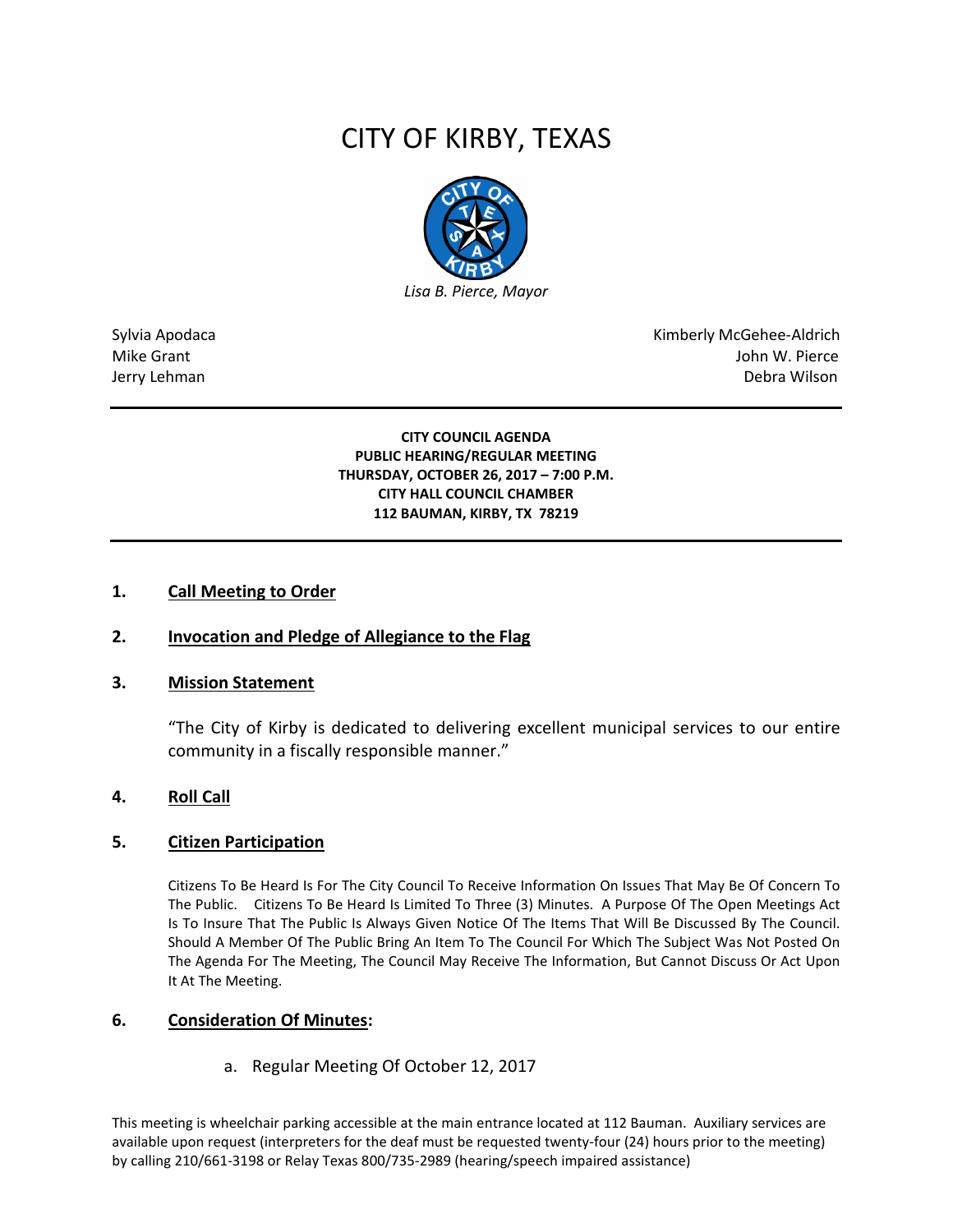# **7. Public Hearing**

- a. A Variance Request To The Building Code, Section 150.16 (D)(a) To Waive The Requirement Of The Installation Of An Automatic Sprinkler System In A 4,000 Square Foot Open Storage Pole Barn; Located At NCB 17729 P-2B(.38) & P-2C(.43AC) CB 5865 BLK LOT NE IRR 188.29 FT OF 4; Commonly Known As 5140 Gibbs Sprawl Road, City Of Kirby, Bexar County, Texas.
- b. A Variance Request To The Zoning Ordinance Section 153.059 To Allow The Construction Of A Carport To Be Built Two Feet From The Side Property Line And Eight Feet From The Main Structure; Located At CB 5092 P-16 ABS 134; Commonly Known As 4210 Ackerman Road, City Of Kirby, Bexar County, Texas.

# **8. Discussion And Possible Action**

- a. Discussion And Possible Action On A Request For A Variance To The Building Code, Section 150.16 (D)(a) To Waive The Requirement Of The Installation Of An Automatic Sprinkler System In A 4,000 Square Foot Open Storage Pole Barn; Located At NCB 17729 P-2B(.38) & P-2C(.43AC) CB 5865 BLK LOT NE IRR 188.29 FT OF 4; Commonly Known As 5140 Gibbs Sprawl Road, City Of Kirby, Bexar County, Texas.
- b. Discussion And Possible Action On A Request For A Variance To The Zoning Ordinance - Section 153.059 To Allow The Construction Of A Carport To Be Built Two Feet From The Side Property Line And Eight Feet From The Main Structure; Located At CB 5092 P-16 ABS 134; Commonly Known As 4210 Ackerman Road, City Of Kirby, Bexar County, Texas.
- c. Discussion And Possible Action On Resolution No. R-2017-695 Of The City Of Kirby City Council For The Adoption Of The City Of Kirby Cafeteria Plan
- d. Discussion And Possible Action On Awarding A Bid For City Of Kirby's Bank Depository Services
- e. Discussion And Possible Action To Award A Bid For Binz Engleman Road Reconstruction
- f. Discussion And Possible Action On A Proposal For Engineering Services From Ford Engineering For Scotsman And Arneson
- g. Discussion And Possible Action On Ordinance No. O-2017-821 Repealing Chapter 33 – Police Department Of The Code Of Ordinances And Adopting a New Chapter 33 – Police Department Of The Code Of Ordinances. This Is The First Reading.